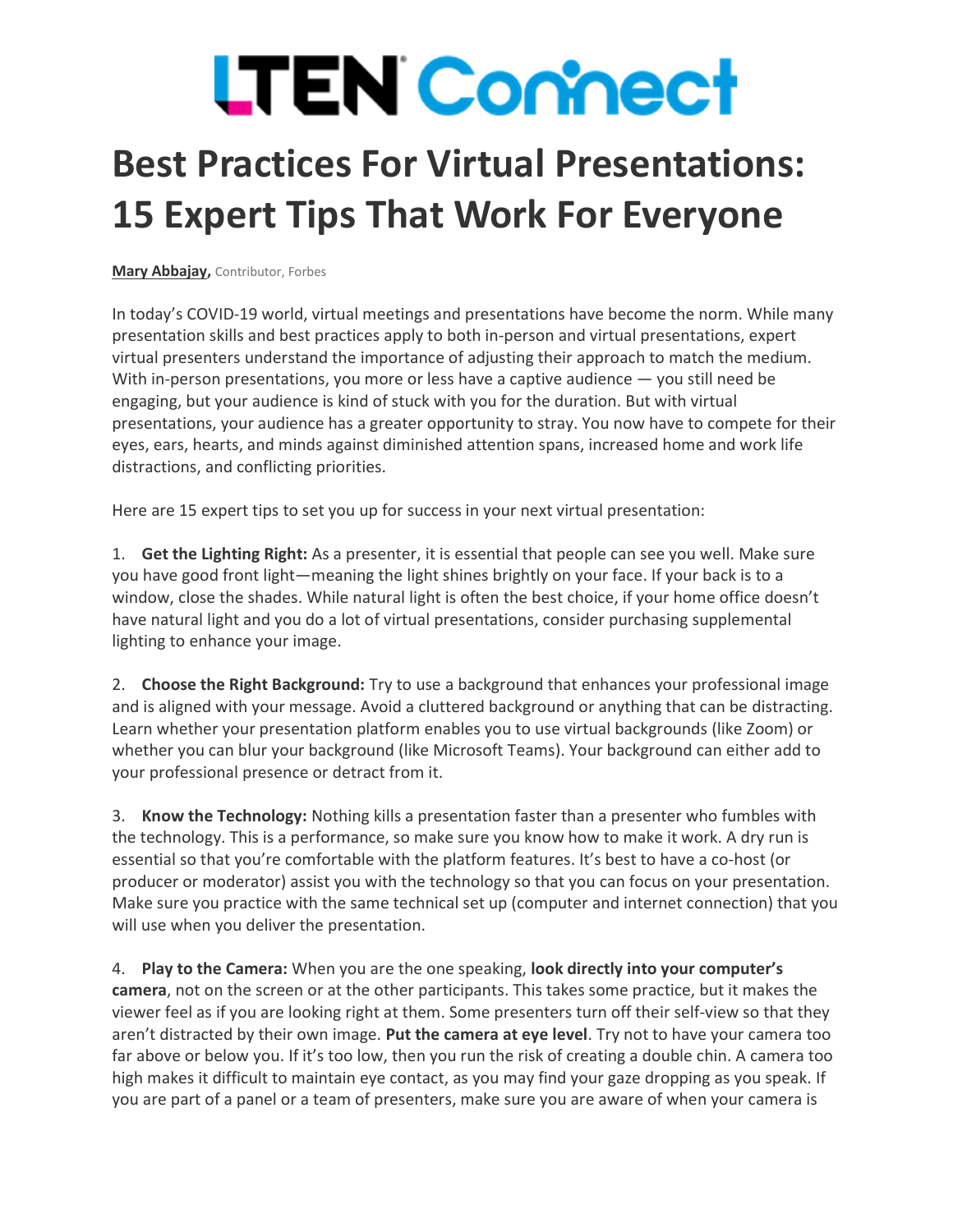## **LTEN Connect**

on. If you are not speaking but your camera is on, make sure you look like you are paying attention! Powerful presenters understand the importance of making eye contact with their audience, so this means you have to simulate the same effect virtually.

5. Get Close (But Not Too Close). You want the camera to frame your face, neck, and shoulders. People are drawn to faces, so you don't want to lose that connection by being too far away, but you also don't want your face to take over the whole screen like a dismembered head because, well, that looks weird. Practice your positioning and distance.

6. Stand Up: If possible, use a standing desk or position your laptop so you can stand at eye level with your computer. Standing up provides a higher energy level and forces us to put our body in a more presentation-like mode. If you have to sit, lean forward as you would if you were presenting at a real meeting or as if you were a TV news anchor. Avoid slouching away from the camera, as that sends a signal that you are disconnected from the audience.

7. Be Animated: Just like in a live presentation, you want to present with a little energy and animation. Too slow or too monotone in your voice makes it easy for folks to disengage and tune out. Keeping people engaged virtually requires you to actually be engaging.

8. Pace Yourself: Without real-time visual audience feedback cues, getting the pacing right can be difficult. Even though you want to infuse some animation and energy into your presentation don't pump up the speed too much. If you tend to be a fast talker in real life, practice slowing down just a bit. If you're a slow talker, you may want to speed up just a bit.

9. Do A Sound Check: If your sound is garbled, people will tune out. While people may forgive less than perfect video, if they can't clearly hear you, they will leave. Practice with someone on the other end of the presentation platform. Make sure your sound emits clearly. Sometimes headphones or external microphones work better than the computer audio, sometimes not. Every platform is different, so make sure your sound quality is excellent every time. And again, you should practice with the same technical configurations and location that you will use for your presentation.

10. Plug into Your Modem: If possible, plug your computer directly into your modem using an Ethernet cable. This will give you the strongest signal and most stable internet connection. The last thing you want to happen during your presentation is to have a weak or unstable internet signal.

11. Incorporate Redundant Systems. If using slides, make sure someone else (another webinar cohost or producer) also has a copy of the slides just in case your internet goes wonky and you have to present by calling in. If you are using slides, make them visually appealing. Use high-quality graphics and limit the amount of text on each slide. It's your job as presenter to deliver the content. The slides are meant to enhance your spoken words, not replace them.

12. Engage Your Participants. Just as if you were doing an in-person presentation, craft your presentation to engage the audience. Incorporate chats, polls, raised hand features, etc. Try not to speak for more than ten minutes without some sort of audience engagement. Use the participant list to interact with your participants by name. Have people chat or raise a hand if they want to